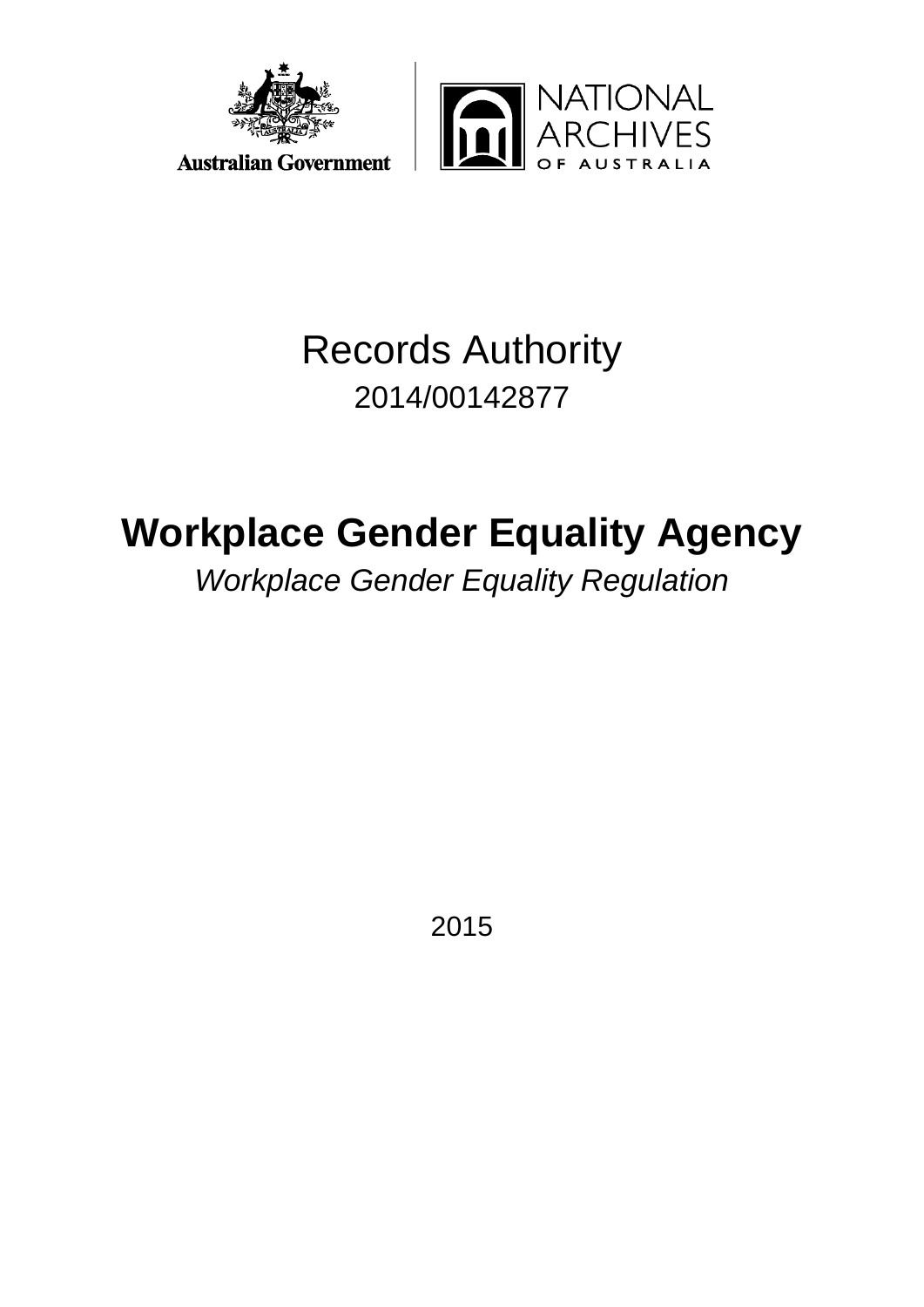### **CONTENTS**

|                                             | 5 |
|---------------------------------------------|---|
| <b>WORKPLACE GENDER EQUALITY REGULATION</b> |   |

© Commonwealth of Australia 2015

This work is copyright. Apart from any use as permitted under the *Copyright Act 1968,* no part may be reproduced by any process without prior written permission from the National Archives of Australia. Requests and inquiries concerning reproduction and rights should be directed to the Publications Manager, National Archives of Australia, PO Box 7425, Canberra Business Centre ACT 2610, Australia.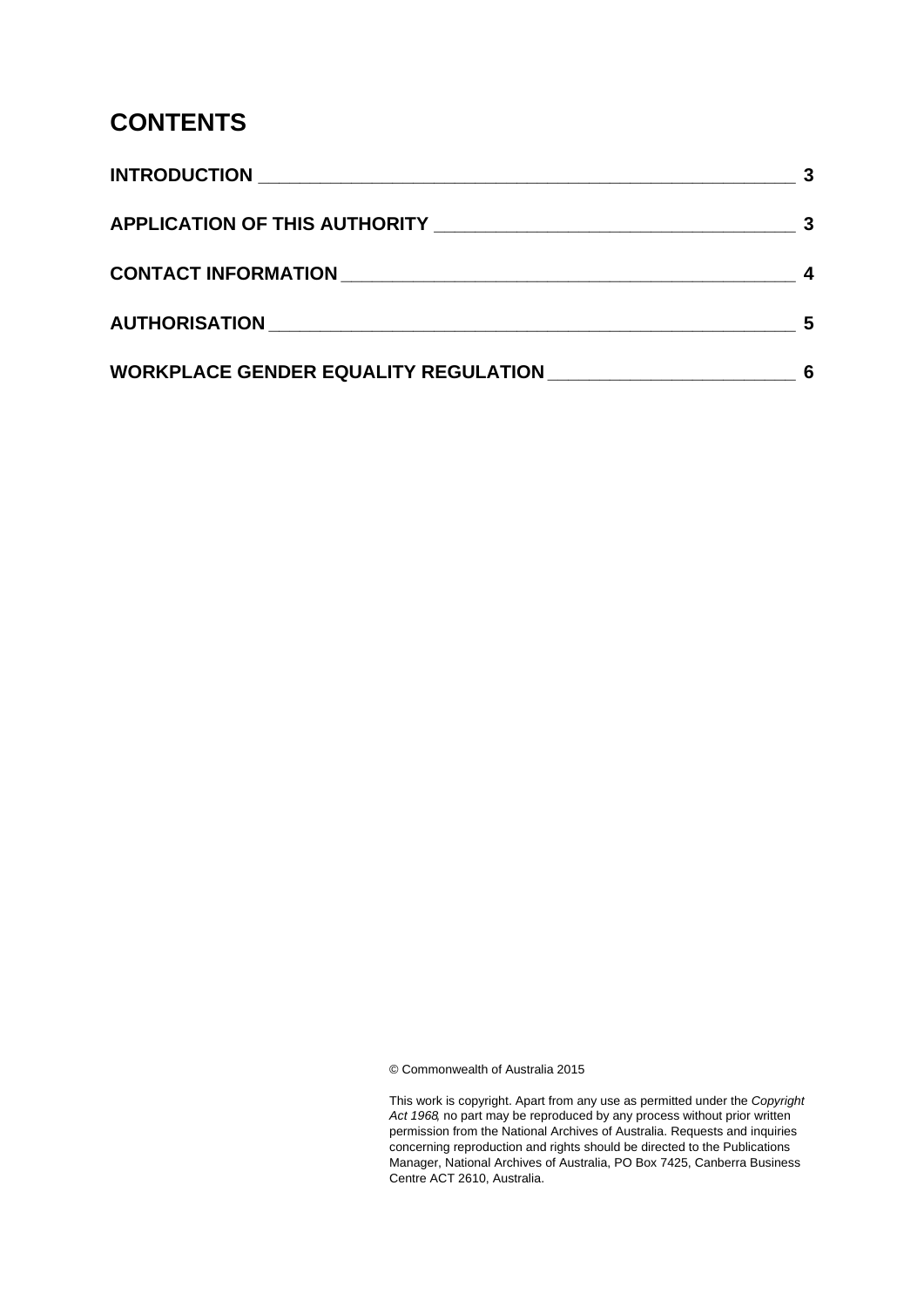### <span id="page-2-0"></span>**INTRODUCTION**

The Workplace Gender Equality Agency and the National Archives of Australia have developed this Records Authority to set out the requirements for keeping or destroying records for the core business of promoting and improving workplace gender equality through regulation, advice and education. It represents a significant commitment on behalf of the agency to understand, create and manage the records of its activities.

This Authority is based on the identification and analysis of the business of the Workplace Gender Equality Agency. It takes into account the agency's legal and organisational records management requirements, and the interests of stakeholders, the agency and the National Archives of Australia.

The Authority sets out those records that need to be retained as national archives and specifies the minimum length of time that temporary records need to be kept. This Authority gives the agency permission under the *Archives Act 1983*, for the destruction of the temporary records described after the minimum retention period has expired. Retention periods for these temporary records are based on: an assessment of business needs; broader organisational accountability requirements; and community expectations, and are approved by the National Archives of Australia on the basis of information provided by the agency.

As changes in circumstances may affect future records management requirements, the periodic review of this Authority is recommended. All amendments must be approved by the National Archives.

### <span id="page-2-1"></span>**APPLICATION OF THIS AUTHORITY**

- 1. This Authority supersedes Records Disposal Authority (RDA) 783 issued to the Equal Opportunity for Women in the Workplace Agency (1991) re-issued (2000). This superseded authority cannot be used by the Workplace Gender Equality Agency after the date of issue of this Authority.
- 2. This Authority is to be used to determine how long records must be kept. Records are matched to the relevant core business and records class in the Authority:
	- Where the minimum retention period has expired and the records are not needed for agency business they should be destroyed as authorised in this Authority;
	- Records that have not reached the minimum retention period must be kept until they do; and
	- Records that are identified as Retain as National Archives (RNA) are to be transferred to the National Archives of Australia for preservation.
- 3. This Authority should be used in conjunction with general records authorities such as:
	- the Administrative Functions Disposal Authority (AFDA) and/or AFDA Express issued by the National Archives to cover business processes and records common to Australian Government agencies; and
	- General Records Authority (31) for source (including original) records that have been copied, converted or migrated.
- 4. The Normal Administrative Practice (NAP) provision of the *Archives Act 1983* gives agencies permission to destroy certain records without formal authorisation. This usually occurs where records are duplicated, facilitative or for short-term use only. NAP does not replace arrangements agreed to in this Authority but can be used as a tool to assist in identifying records for destruction together with an agency's Records Authority or Authorities, and with AFDA and AFDA Express. The National Archives recommends that agencies develop and implement a Normal Administrative Practice policy. Advice and guidance on destroying records as a normal administrative practice and on how to develop an agency NAP policy is available from the National Archives' website at **[www.naa.gov.au](http://www.naa.gov.au/)**.
- 5. Records that are reasonably likely to be needed as evidence in a current or future judicial proceeding or are subject to a request for access under the *Archives Act 1983*, the *Freedom of Information Act 1982* or any other relevant Act must not be destroyed until the action has been completed.
- 6. Records subject to a disposal freeze must not be destroyed until the freeze has been lifted. Further information about disposal freezes and whether they affect the application of this Authority is available from the National Archives website at **[www.naa.gov.au](http://www.naa.gov.au/)**.
- 7. Where the method of recording information changes (for example from a manual system to an electronic system, or when information is migrated from one system to a new system) this Authority can still be applied, providing the records document the same core business. The information must be accessible for

3 of 9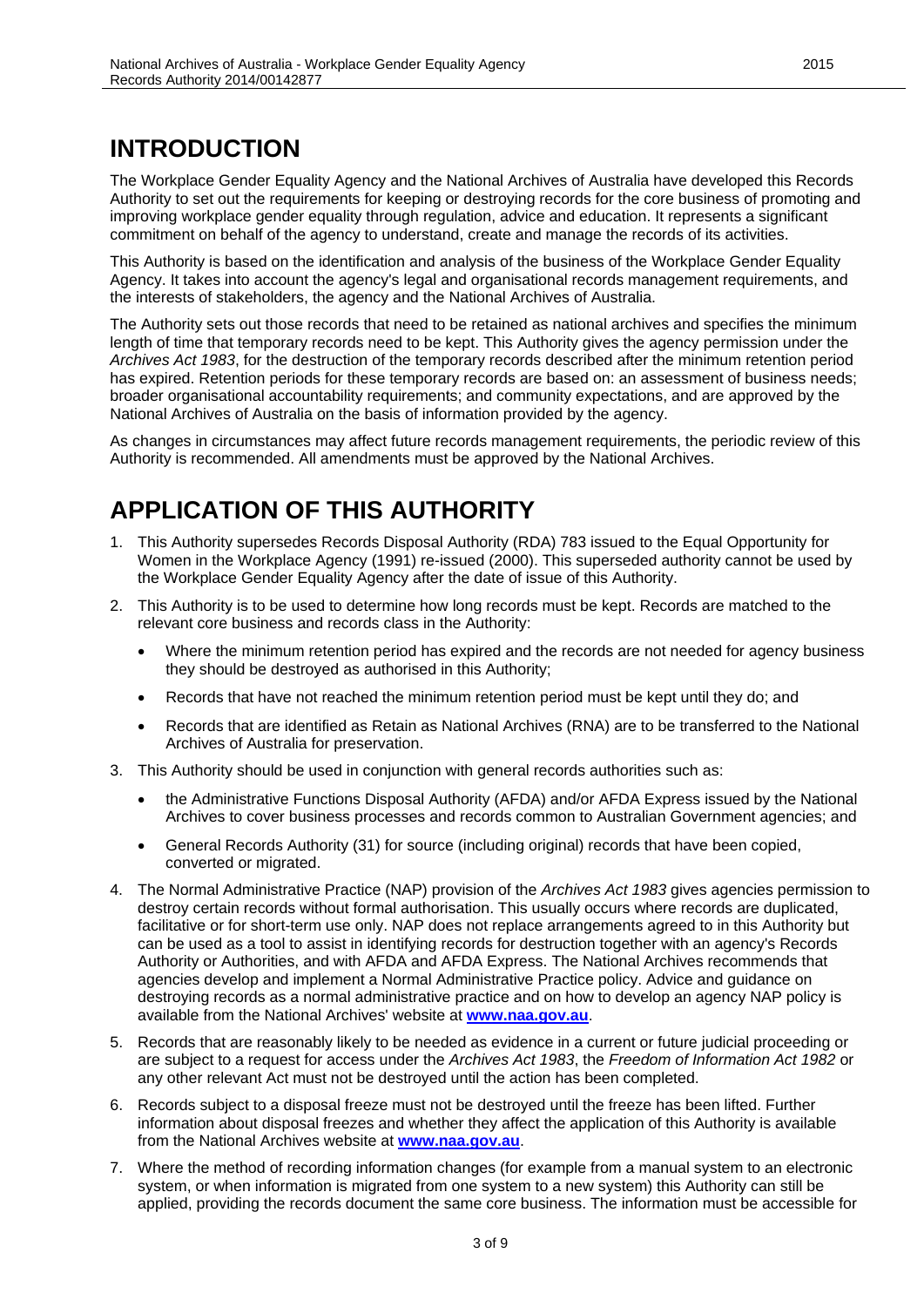the period of time prescribed in this Authority. The Workplace Gender Equality Agency will need to maintain continuing access to the information, including digital information, for the periods prescribed in this records authority or until the information is transferred into the custody of the National Archives.

- 8. In general, retention requirements indicate a minimum period for retention. The Workplace Gender Equality Agency may extend minimum retention periods if it considers that there is an administrative need to do so, without further reference to the National Archives. Where the Workplace Gender Equality Agency believes that its accountability will be substantially compromised because a retention period or periods are not adequate, it should contact the National Archives for review of the retention period.
- 9. Records coming within 'Retain as national archives' classes in this Authority have been determined to be part of the archival resources of the Commonwealth under Section 3C of the *Archives Act 1983*. The determination of Commonwealth records as archival resources of the Commonwealth obliges agencies to transfer the records to the Archives when they cease to be current and, in any event, within 15 years of the records coming into existence, under Section 27 of the *Archives Act 1983*.
- 10. Records in the care of agencies should be appropriately stored, managed and preserved. Agencies need to meet this obligation to ensure that the records remain authentic and accessible over time. Under Section 31 of the *Archives Act 1983*, access arrangements are required for records that become available for public access including those records that remain in agency custody.
- 11. Appropriate arrangements should be made with the National Archives when records are to be transferred into custody. The National Archives accepts for transfer only those records designated as national archives.
- 12. Advice on how to use this Authority is available from the Workplace Gender Equality Agency records manager. If there are problems with the application of the Authority that cannot be resolved, please contact the National Archives.

### <span id="page-3-0"></span>**CONTACT INFORMATION**

For assistance with this authority or for advice on other records management matters, please contact National Archives' Agency Service Centre.

| Queen Victoria Terrace            | Tel:     | (02) 6212 3610           |
|-----------------------------------|----------|--------------------------|
| Parkes ACT 2600                   | Fax:     | $(02)$ 6212 3989         |
| PO Box 7425                       | Email:   | recordkeeping@naa.gov.au |
| Canberra Business Centre ACT 2610 | Website: | www.naa.gov.au           |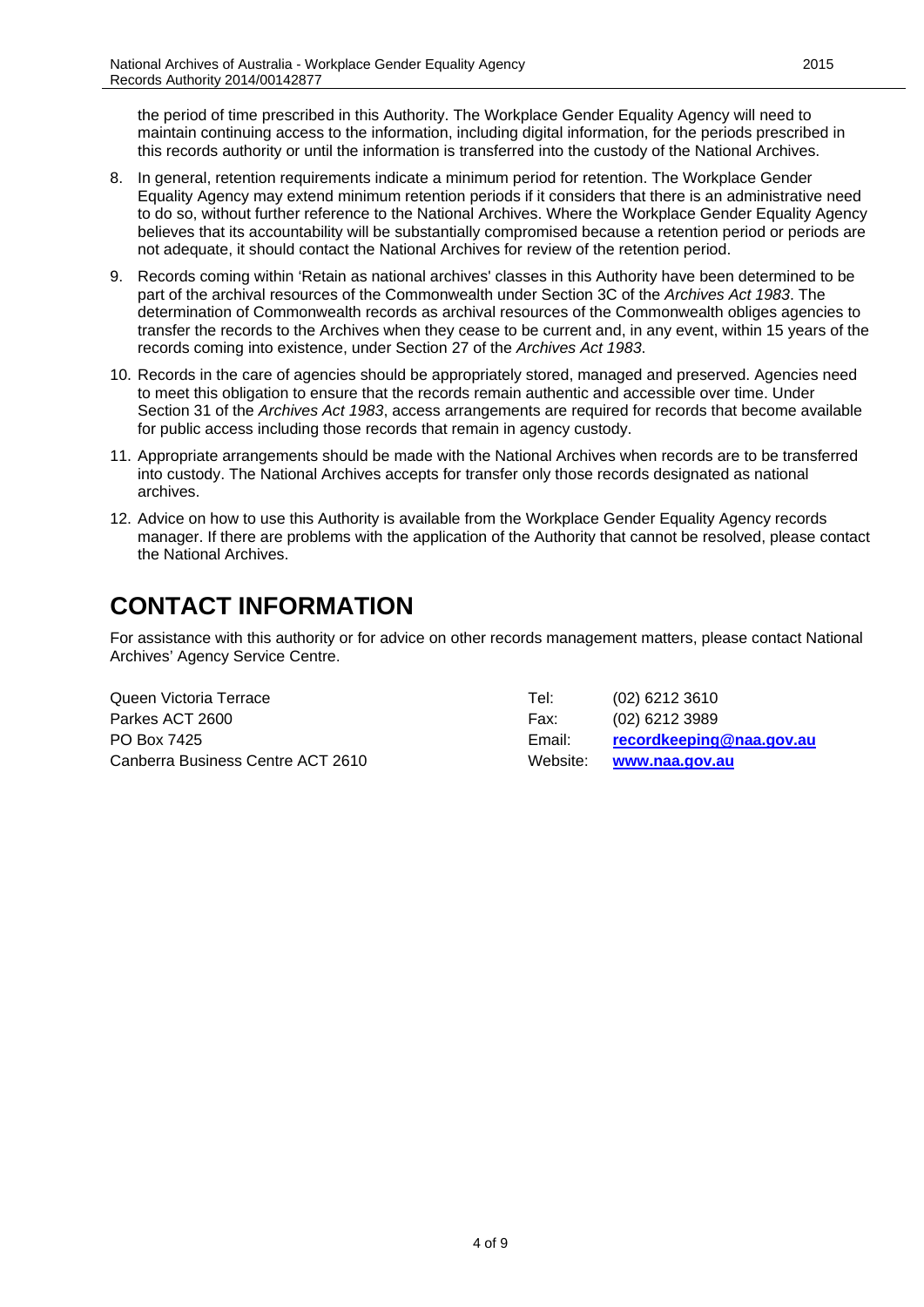### <span id="page-4-0"></span>**AUTHORISATION**

#### **RECORDS AUTHORITY 2014/00142877**

| Person to whom notice of<br>authorisation is given: | Louise McSorley<br><b>Acting Director</b><br><b>Workplace Gender Equality Agency</b><br>Level 7, 309 Kent Street<br>Sydney NSW 2000 |
|-----------------------------------------------------|-------------------------------------------------------------------------------------------------------------------------------------|
|                                                     |                                                                                                                                     |

| <b>Purpose:</b>     | Authorises arrangements for the disposal of records in accordance with<br>Section 24(2)(b) of the Archives Act 1983                                                                             |
|---------------------|-------------------------------------------------------------------------------------------------------------------------------------------------------------------------------------------------|
|                     | Determines records classed as 'Retain as national archives' in this<br>Records Authority to be part of the archival resources of the<br>Commonwealth under section 3C of the Archives Act 1983. |
|                     |                                                                                                                                                                                                 |
| <b>Application:</b> | All core business records relating to Workplace Gender Equality<br>Regulation.                                                                                                                  |
|                     |                                                                                                                                                                                                 |

This authority gives permission for the destruction, retention or transfer to the National Archives of Australia of the records described. This authority will apply only with the consent of the agency currently responsible for the business documented in the records described.

**Authorised by Date of issue:**

18 August 2015

David Fricker

Director-General National Archives of Australia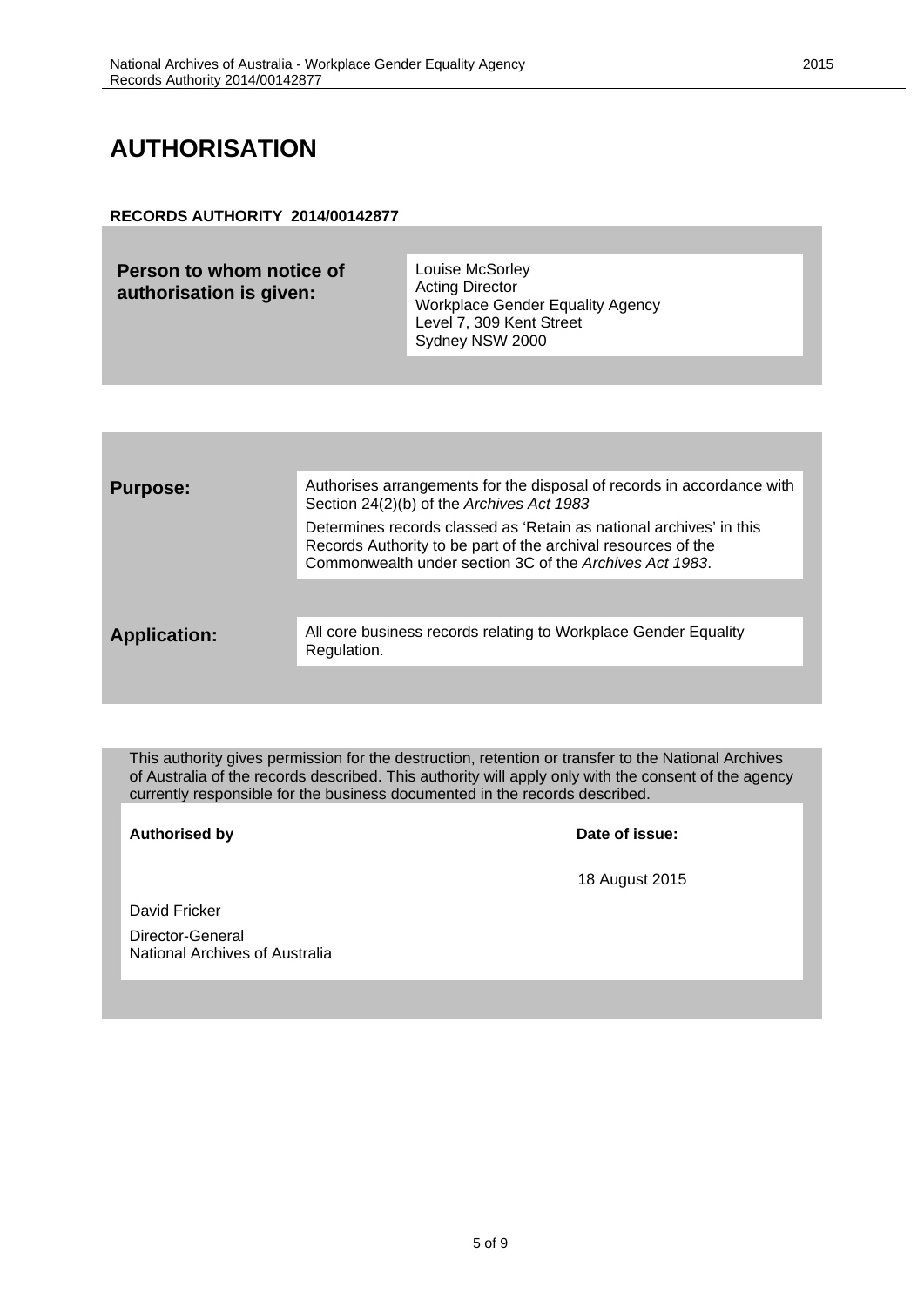<span id="page-5-0"></span>The core business of promoting and improving gender equality in Australian workplaces through advising, assisting and regulating reporting organisations.

The **core activities** include:

- providing and receiving advice and other forms of information;
- monitoring, reviewing and reporting on compliance with workplace gender equality legislation;
- developing, implementing and reviewing programs, policies, strategies and plans;
- developing, implementing and reviewing standards, benchmarks, frameworks and guidelines, including assessment criteria;
- developing, conducting and reviewing educational programs, workshops, seminars and resources;
- developing, commissioning, conducting and reviewing campaigns and initiatives to promote gender equality awareness;
- conducting industry research and surveys, including collecting and analysing gender equality statistics and information and reporting on outcomes;
- liaising with government agencies, industry and the general public;
- negotiating, establishing, managing and reviewing agreements, joint venture arrangements and partnerships; and
- establishing and conferring industry awards and honours.

The performance of the core business is supported by **general activities** such as:

- delegating powers and authorising actions;
- developing operational procedures;
- identifying, assessing and managing risks;
- receiving and responding to enquiries;
- preparing and delivering speeches and presentations;
- managing and participating in internal and external committees and meetings;
- managing and participating in conferences; and
- collecting, managing and analysing datasets.

*Cross references to AFDA Express records authority*

#### *For agency media releases, marketing and participation in community activities use COMMUNITY RELATIONS.*

*For provision of compensation to personnel and visitors injured while proceeding to or from work, during work hours or on the organisation's premises, use COMPENSATION.*

*For establishing and changing organisational structure, use ESTABLISHMENT.*

*For the management of the organisation's financial resources including management of research funds, use FINANCIAL MANAGEMENT.*

*For agency submissions and development of agency legislation and the administration of the formal relationship between the organisation and processes of government, use GOVERNMENT RELATIONS.*

*For the function of establishing formal relations with the organisation's employees and their representatives to achieve a harmonious workplace, use INDUSTRIAL RELATIONS.*

*For the management of information resources and records, use INFORMATION MANAGEMENT.*

*For legal advice received from external sources, use LEGAL SERVICES.*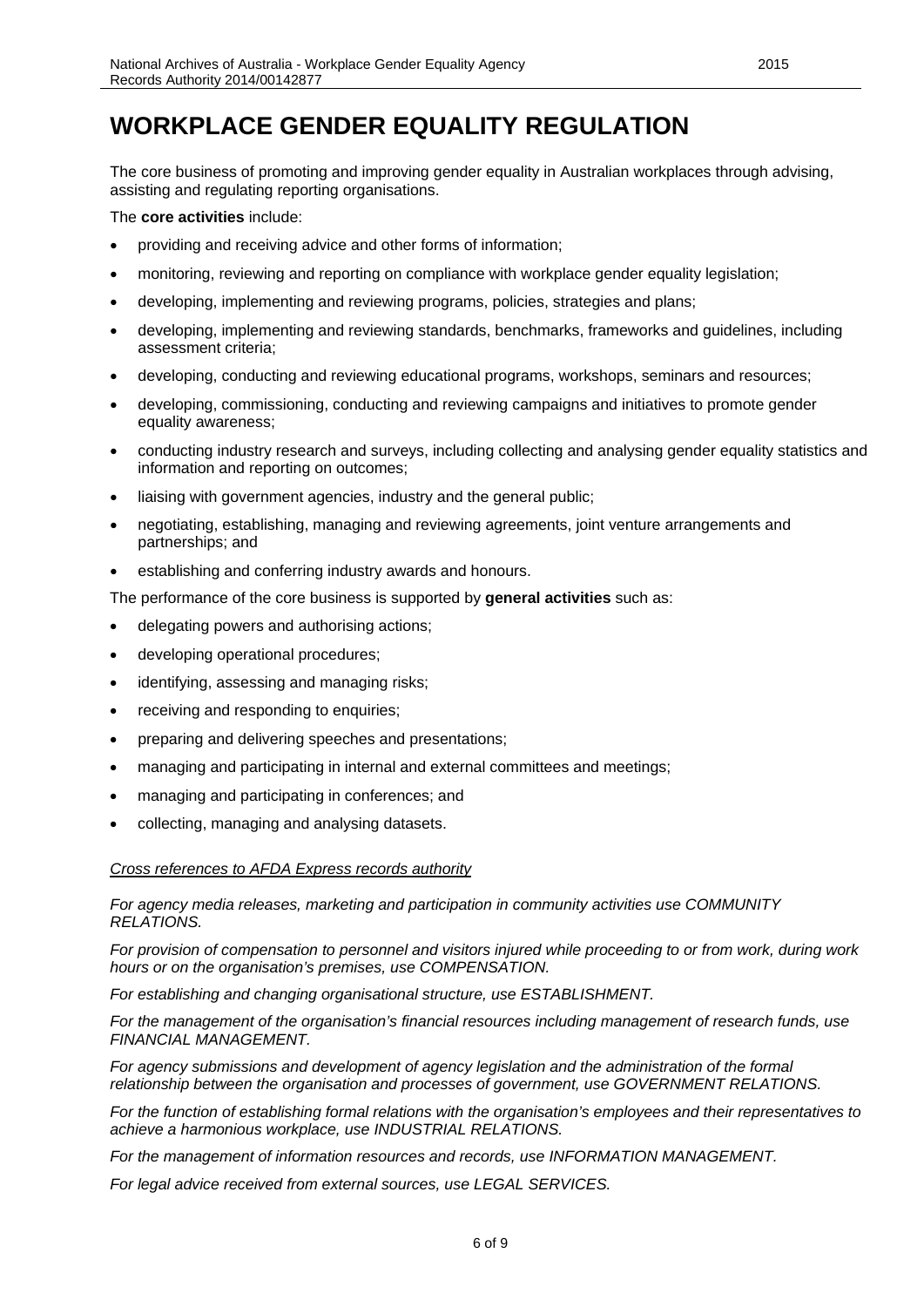*For implementing and coordinating occupations health and safety and associated legislation throughout the organisation, use OCCUPATIONAL HEALTH AND SAFETY.*

*For the management of all employees employed under the Public Service Act, 1999, use PERSONNEL.*

*For acquisition of goods and services including tender process documentation, use PROCUREMENT.*

*For the function of managing working spaces including fitout, use PROPERTY MANAGEMENT.*

*For the production and distribution of agency publications, use PUBLICATION.*

*For the training and the development of staff skills and abilities, use STAFF DEVELOPMENT.*

*For the development, monitoring and review of business plans, strategic plans etc, use STRATEGIC MANAGEMENT.*

*For developing, acquiring, testing and implementing applications, systems and databases to support the business needs, use TECHNOLOGY AND COMMUNICATIONS.*

7 of 9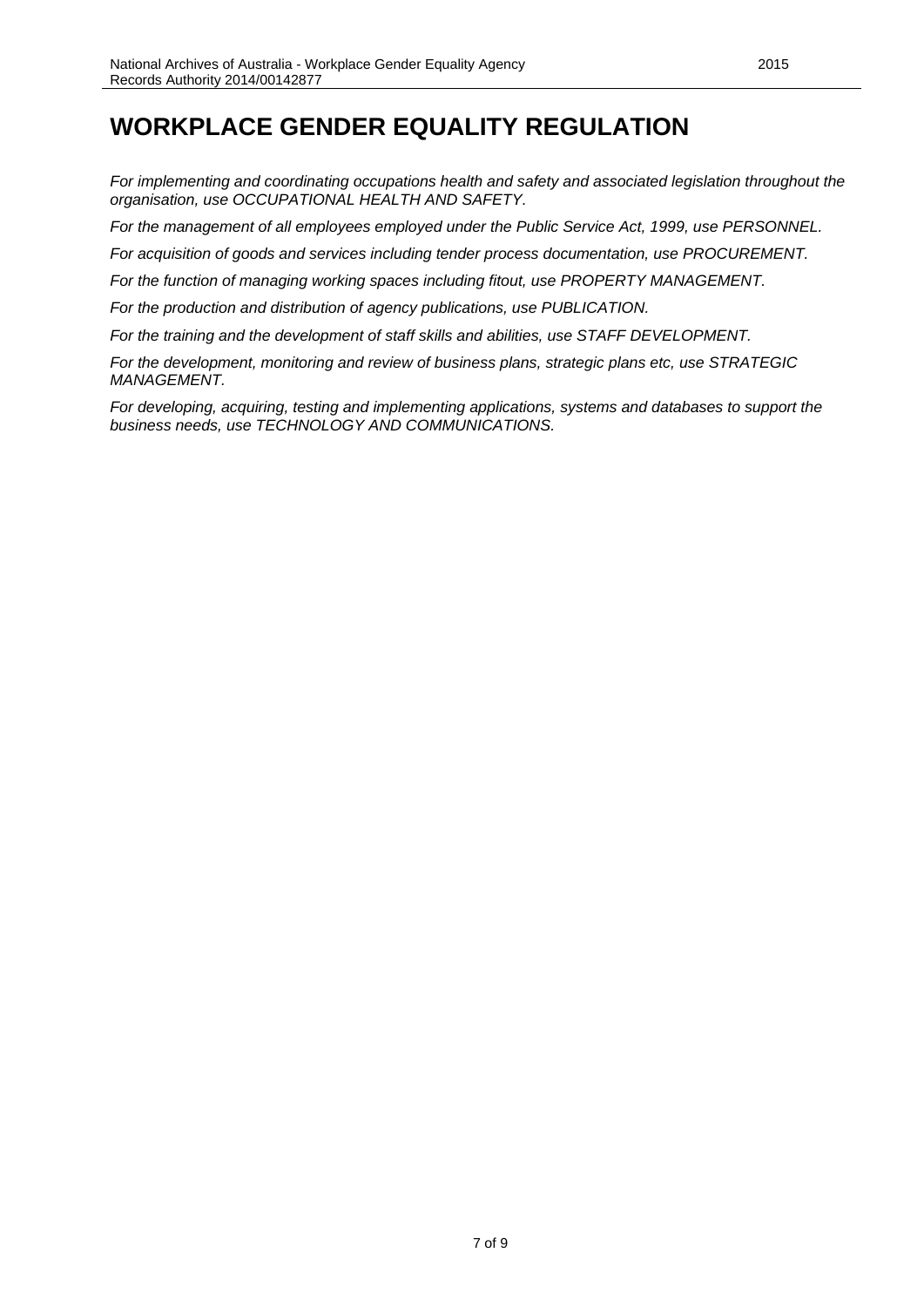| <b>Class no</b> | <b>Description of records</b>                                                                                                                                                                                                                                                                                                                                                                                                                                                                                             | <b>Disposal action</b> |
|-----------------|---------------------------------------------------------------------------------------------------------------------------------------------------------------------------------------------------------------------------------------------------------------------------------------------------------------------------------------------------------------------------------------------------------------------------------------------------------------------------------------------------------------------------|------------------------|
| 61514           | The following significant records documenting:                                                                                                                                                                                                                                                                                                                                                                                                                                                                            | Retain as              |
|                 | providing and receiving high-level stakeholder advice, including advice<br>$\bullet$<br>provided to reporting organisations regarding their compliance status,<br>reporting obligations and exemptions;                                                                                                                                                                                                                                                                                                                   | national archives      |
|                 | high-level reports relating to workplace gender equality, including reports<br>$\bullet$<br>to the Minister or Agency Heads relating to reporting organisations<br>compliance and legislative breaches. Includes final versions and major<br>drafts;                                                                                                                                                                                                                                                                      |                        |
|                 | development and review of high-level gender equality policies, programs,<br>$\bullet$<br>strategies and plans. Includes final version, major drafts and summaries<br>of consultations and supporting research;                                                                                                                                                                                                                                                                                                            |                        |
|                 | final version of annual report submissions from reporting organisations<br>$\bullet$<br>submitted for legislative compliance and assessment outcomes;                                                                                                                                                                                                                                                                                                                                                                     |                        |
|                 | conducting compliance reviews and assessments of individual reporting<br>$\bullet$<br>organisations;                                                                                                                                                                                                                                                                                                                                                                                                                      |                        |
|                 | summary case records such as the list or register of non-compliant<br>$\bullet$<br>organisations;                                                                                                                                                                                                                                                                                                                                                                                                                         |                        |
|                 | development and review of standards, benchmarks, frameworks,<br>$\bullet$<br>assessment criteria and guidelines to regulate industry and promote<br>workplace gender equality, for example, gender equality indicators.<br>Includes final version, major drafts and summaries of consultations;                                                                                                                                                                                                                           |                        |
|                 | development and review of tools, calculators and other products used to<br>$\bullet$<br>support gender equality self-regulation such as gender diversity target<br>setting toolkits and guidelines. Includes final version, major drafts and<br>summaries of consultations;                                                                                                                                                                                                                                               |                        |
|                 | master set of education program material;<br>$\bullet$                                                                                                                                                                                                                                                                                                                                                                                                                                                                    |                        |
|                 | development and review of major programs including marketing<br>٠<br>campaigns, joint ventures and other initiatives, including significant<br>sponsorship arrangements to promote and improve gender equality, eg<br>Closing the gender pay gap. Includes program outcomes such as final<br>version of marketing material, including final master version of audiovisual<br>productions in highest technical format, final designs (artwork), scripts<br>and style guides, and case studies used for marketing purposes; |                        |
|                 | outcomes of major research and analysis. Includes final version of<br>$\bullet$<br>research reports, fact sheets and industry snapshots, major drafts and<br>supporting datasets;                                                                                                                                                                                                                                                                                                                                         |                        |
|                 | gender equality datasets collated by the agency and information about the<br>$\bullet$<br>data fields, for example data dictionaries, indexes, tables and registers;                                                                                                                                                                                                                                                                                                                                                      |                        |
|                 | significant high-level agreements and contracts and supporting<br>$\bullet$<br>documents, that: relate to the establishment of partnership and<br>cooperative arrangements with industry, government agencies or other<br>stakeholders; are controversial, of public interest or ground-breaking in<br>nature; or have substantial implications for the conduct of agency<br>business;                                                                                                                                    |                        |
|                 | industry awards and honours, includes formal acknowledgment of the<br>٠<br>contributions of organisations to promote and improve workplace gender<br>equality in the workplace, for example the Employer of Choice for Gender                                                                                                                                                                                                                                                                                             |                        |